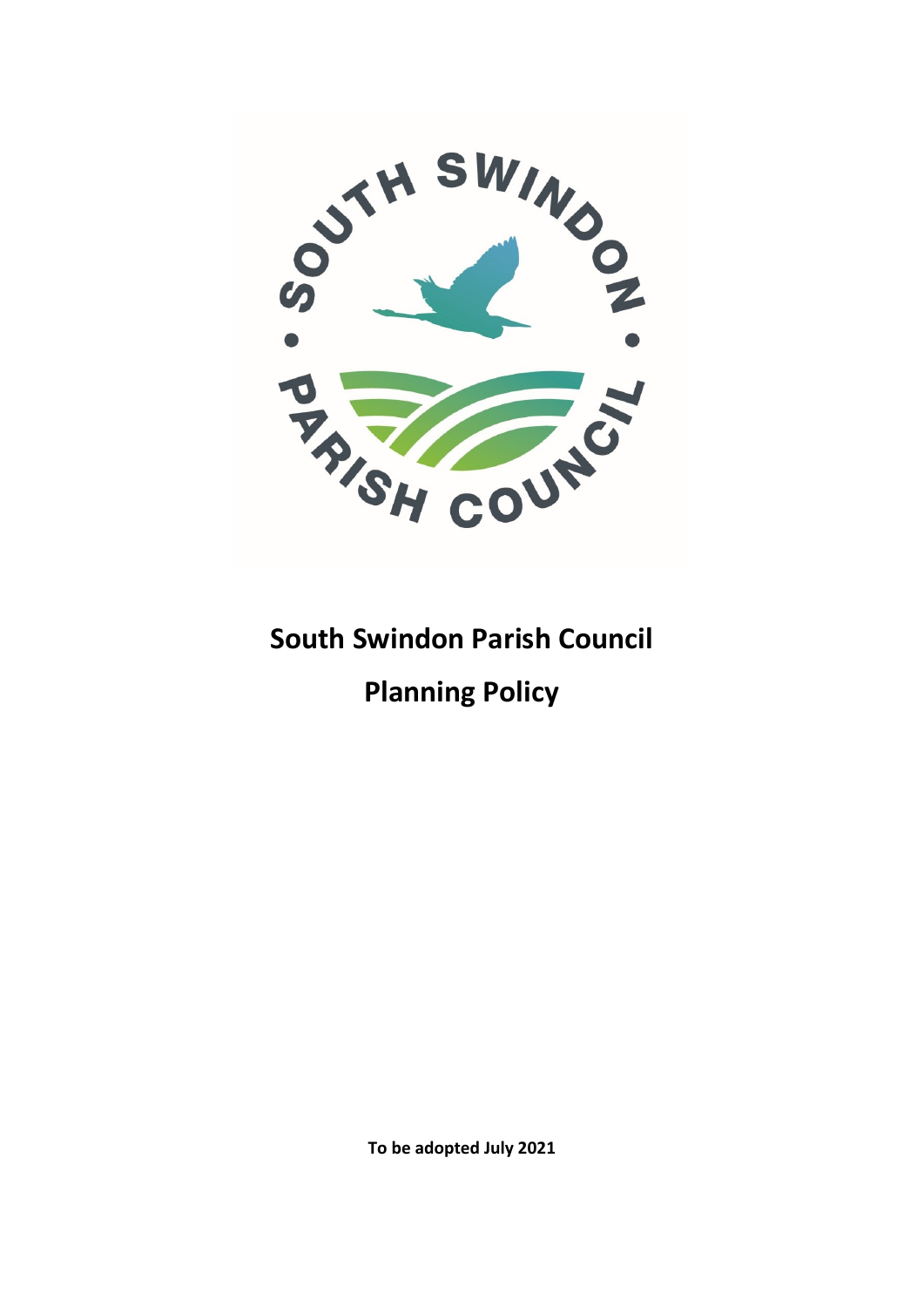## **Introduction**

This guidance note sets out how South Swindon Parish Council will engage with parish residents when dealing with Planning Applications and explain how the Planning Process operates.

### **Planning Applications**

A Planning Application is submitted to the Planning Authority, which is Swindon Borough Council by a developer or an individual. The Planning Application is given a unique number and the details of the Planning Application are placed on the Swindon Borough Council website. The address is

## <http://pa1.swindon.gov.uk/publicaccess/search.do?action=advanced>

and then following the links to Planning Applications searches. There will sometimes be 2 numbers for the same address, one number prefixed LBC. This will mean that the plans also require Listed Building Consent.

#### **Planning Application Process by Parish Council**

Due to the number of planning applications received by the Parish Council it is not possible for the Parish Council to consider every planning application at its Planning Committee.

Planning applications received by the Parish Council will be circulated to the Parish Councillors which represent the ward(s) where the application is located. Any Parish Councillor may "call in" any application to be examined by the Parish Council's Planning Committee. Members of the public can therefore ask a Parish Councillor to "call in" a planning application on their behalf to be considered by the Committee. Parish Councillors who "call in" an application will be invited to attend the Planning Committee to discuss the application, or alternatively to submit a written statement which will be circulated to Committee members for consideration.

Large Planning Applications as defined below will always be examined by the Planning Committee the first time that the Parish Council receives the application. If a Large Planning Application returns for subsequent consultation (for example due to the application being revised or a decision being appealed) the Committee's Chair and Vice-Chair, in consultation with Parish Council Officers, will consider whether the application should be re-examined by the Committee. All Parish Councillors are also entitled to exercise their right to "call in" an application for discussion at any time.

In some circumstances the Parish Council may wish to submit a response without discussing the application in full at a meeting of the Planning Committee. This may include responses for minor applications, applications which the Parish have previously examined, or responses regarding a straight-forward point related to a Borough Council policy, a Parish Council policy, or national regulations. In these cases a response will be drafted by the Chair and Vice-Chair of the Planning Committee and brought to the next Committee meeting to be reviewed and approved before it is submitted.

The Parish Council may submit a response objecting to an application, a response supporting an application, or a response making a comment which neither objects to or supports the application (such as requests for further information).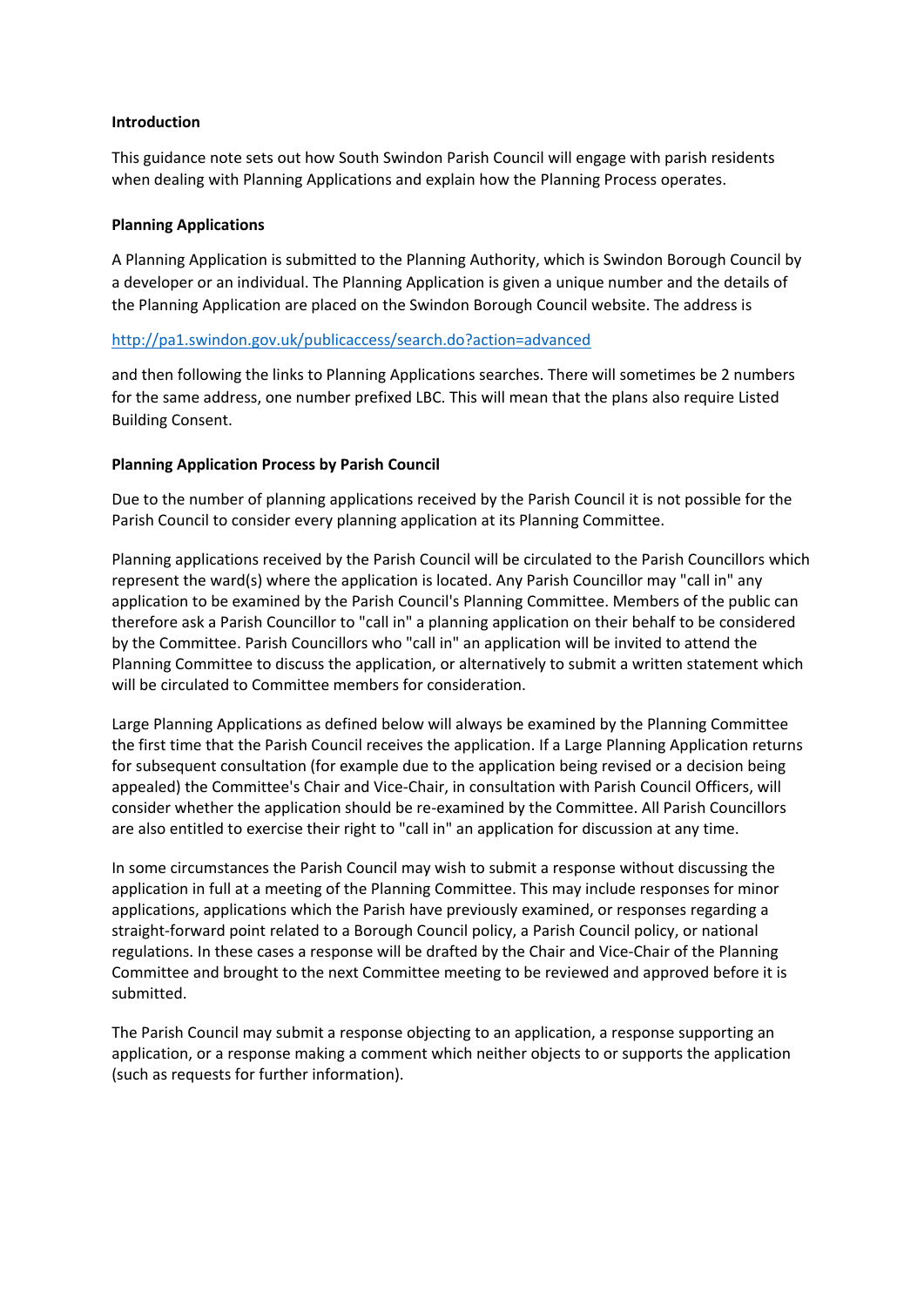## **Planning Committee Meetings**

The Planning Committee of South Swindon Parish Council normally meets on a Tuesday evening. The Planning Applications that have been received by Swindon Borough Council and that are going to be considered by Committee are placed on the Agenda for the meeting. The

Agenda is placed on the Central Library noticeboard and on the Parish Council's website. The address is [www.southswindon-pc.gov.uk](http://www.southswindon-pc.gov.uk/)

## **Public Attendance at Meetings**

Members of the public are welcome to attend any meeting of the Parish Council. The public are given a 10 minute session at the beginning of the meeting where they can make representation regarding any Planning Application that is on the Agenda. This can be an objection or in support of a Planning Application.

The Parish Council considers it important that Parish residents should be allowed sufficient time to express their views at meetings of the Planning Committee. If there is not sufficient time in the 10 minute session for all the public to speak, the Chair of the Planning Committee may request from the Committee permission to adjourn the start of the formal meeting to permit members of the public to make representation of their views.

Once the formal meeting has started, the public are able to remain, but they can only observe the meeting and not speak.

## **Large Planning Applications**

Large will normally be defined as in excess of 15 dwellings, or a retail or commercial development with an area greater than 150 sq metres, although this is flexible and this procedure should be considered for smaller developments where there is significant public concern about the proposals.

If a number of the public have attended for a large Planning Application, the group will be asked to put forward a spokesperson to put forward their concerns. Further speakers should make new points and not repeat the previous speaker.

When the Parish Council knows in advance that a Planning Application is going to be of interest to a large number of parishioners, the Clerk will arrange for an additional Planning Committee Meeting to be held where the only business on the agenda will be to determine the Parish Council's response to that Planning Application.

The public session may be extended (as described in 'Public Attendance at Meetings'). At the conclusion of the public session the Chair will sum up the concerns that have been raised before the start of the formal meeting.

## **Pre Application Discussions**

For large Planning Applications the developers may request a 'pre -application' discussion with the Parish Council. These proposals will be treated as confidential by the Parish Council unless the developer has indicated that they are happy that details are shared with the public.

When this appears on the Agenda of a Planning Committee Meeting, the public are able to give their views at the beginning of the meeting (as described in 'Public Attendance at Meetings'), but they will not be able to stay and listen to the discussion by the Parish Council.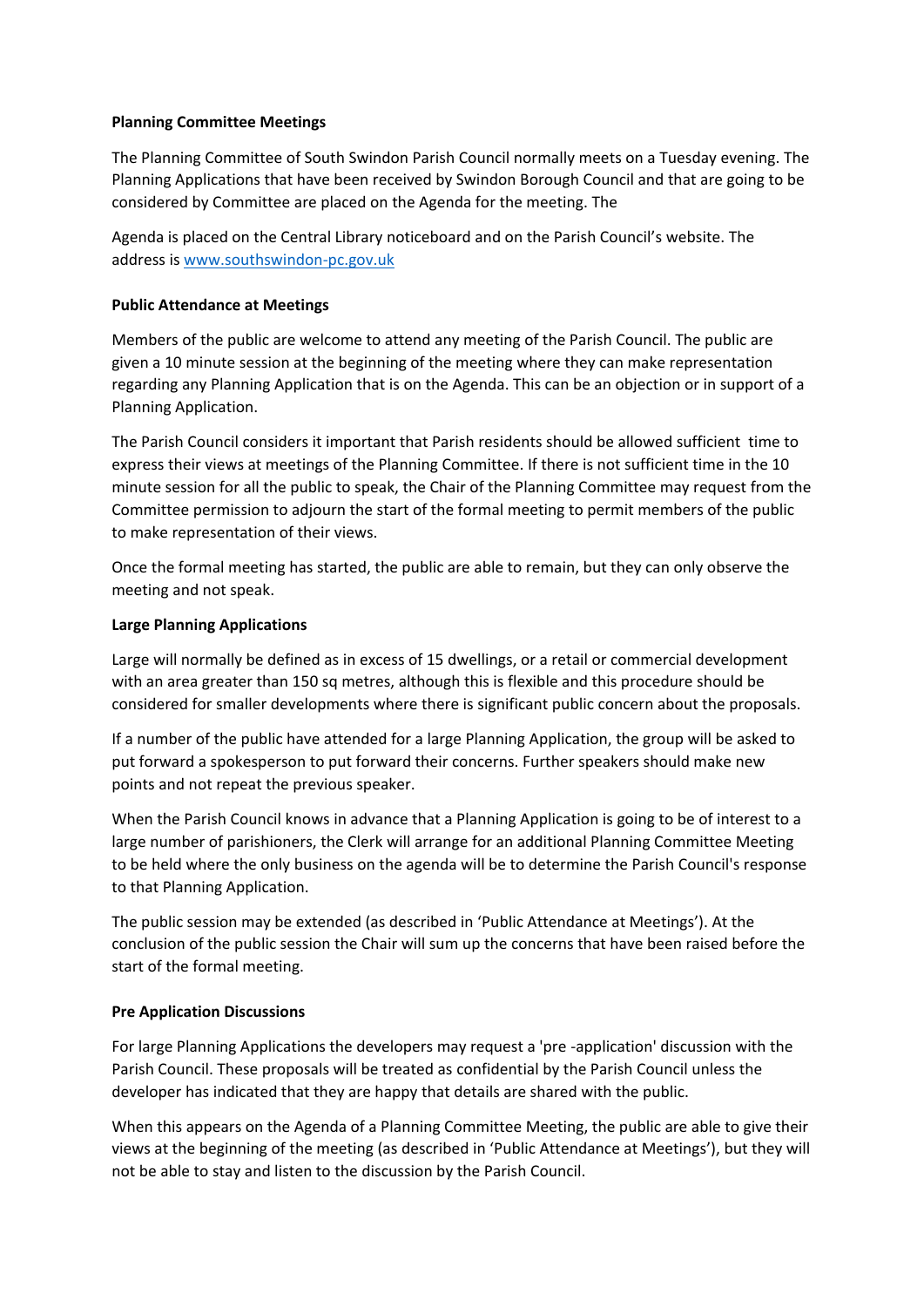There are strict rules to be followed by the Parish Council when giving their decision on Planning Applications. One of the most important is called predetermination. This means that the Parish Council can only discuss a Planning Application when it is on the Agenda and they have the plans before them. If the Parish Council decided to support or object to a Planning Application at a meeting and before they had seen the plans, then this would be considered predetermination. The Parish Council would then give up their right to comment on the Planning Application. It is very important that this does not happen.

For large Planning Applications, the Planning Authority will require the developer to have held public consultations ahead of submitting their Planning Application. This could be through the Parish Council by attending a Planning Committee Meeting or on their own by an exhibition or meeting.

Residents that have concerns over large Planning Applications are invited to provide contact details, preferably email address, to the Clerk so that they can be notified of significant events or dates.

## **Planning Decisions**

The decision of the Planning Committee is given to the Planning Authority and it is Swindon Borough Council that decides whether to grant the Planning Permission.

The decision of the Planning Authority may be made by a Planning Officer, if it is a small Planning Application or the Planning Committee for larger Planning Applications.

The Parish Council has the right to request that a Planning Application is determined by the Planning Committee at Swindon Borough Council if they can demonstrate that there is an important issue of principal in their objection to the Planning Application. Parish Councillors will then attend the Planning Meeting at Swindon Borough Council to support the view of the Parish Council.

Whilst the views of the Parish Council and Swindon Borough Council may coincide, that is not always the case. An assumption should not be made that the decision of the Parish Council will be followed by the Planning Authority.

## **Conduct of Parish Councillors**

Parish Councillors are free to share any information that is within the public domain with residents. Any document submitted with an application, unless marked 'confidential', 'commercially sensitive' or similar and any document published on Swindon Borough Council's 'Planning Public Access' webpages are considered to be in the pubic domain.

Parish Councillors are free to engage with residents, residents groups etc. and may express their own views on the merits of any application. They may not give any indication as to the likely response of the Planning Committee before an application is considered by that Committee.

## **Swindon Borough Council Planning Meetings**

When the Parish Council has asked for a Planning Application to be determined by the Planning Committee at Swindon Borough Council or for larger Planning Applications determined by Committee, the Parish Council is expected to attend the Planning Committee meeting to put forward the views of the Parish Council.